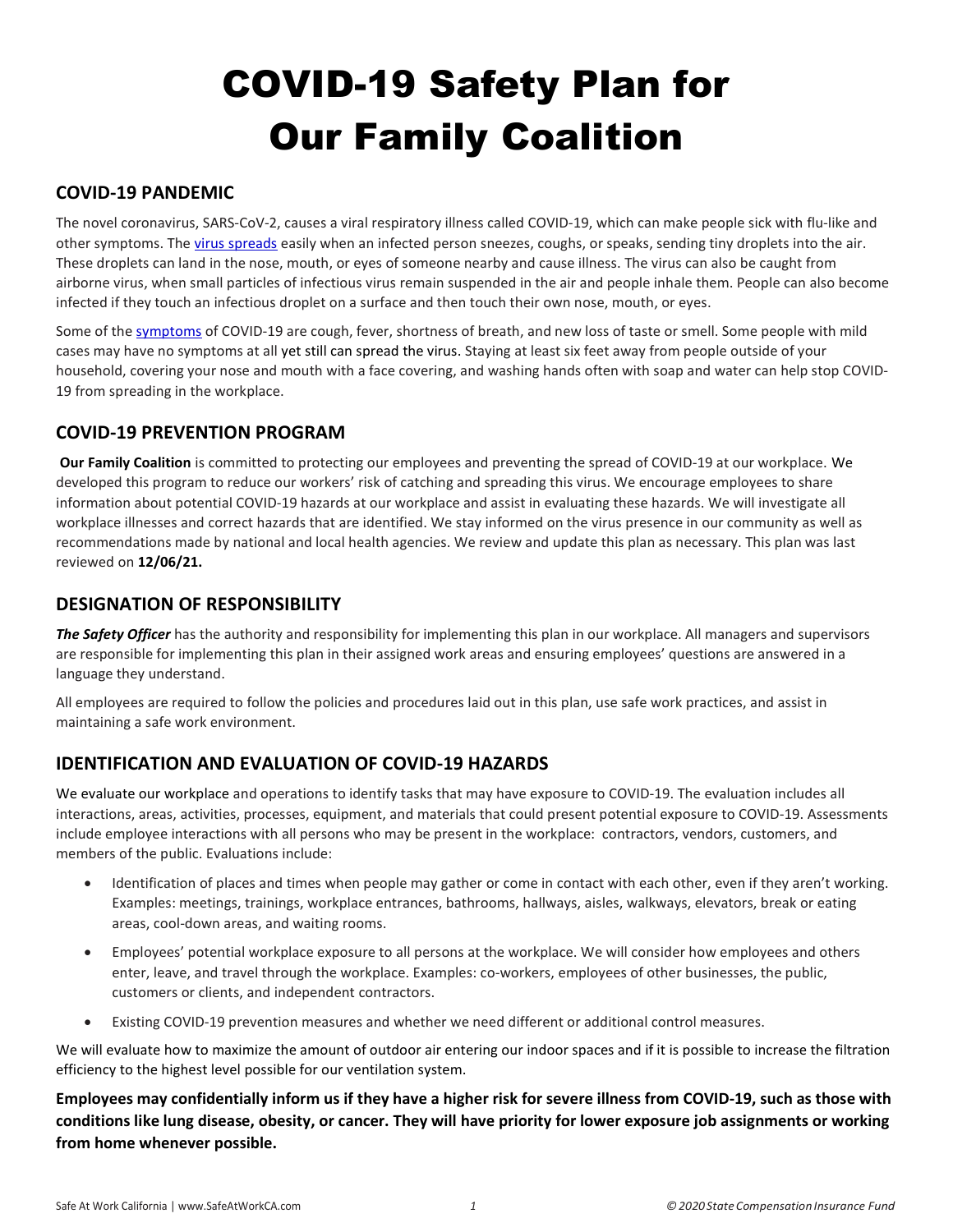# CORRECTION OF COVID-19 HAZARDS

We treat all persons, regardless of symptoms or negative test results, as potentially infectious. We select and implement feasible control measures to minimize or eliminate employee exposure to COVID-19. We review orders and guidance COVID-19 hazards and prevention from the State of California and the local health department, including general information and information specific to our industry, location, and operations. We correct unsafe or unhealthy conditions, work practices, policies, and procedures in a timely manner based on the severity of the hazard.

# CONTROLS TO REDUCE EXPOSURE

## COVID SAFETY GUIDELINES

- Anyone entering the main OFC space must be fully vaccinated. A personal attestation must be signed at the front desk indicating that anyone entering the space is fully vaccinated, does not have any symptoms, and has not been in contact with anyone with COVID.
- All OFC staff, volunteers, interns, and guests are required to be masked, check their temperature and sanitize their hands upon entering the office
- All staff are required to wipe down their desks and phones before and after use on a daily basis using the sanitation wipes.
- Windows must be opened to allow ventilation and air vents should be turned on
- Six-feet distancing should be maintained at all time when inside
- When children are present in the child care area or in the main office, all children must remain masked. Their hands should be wiped with sanitation wipes upon entry into the space and frequently during their stay within the space and once again before leaving the space.

#### General COVID-19 safety requirements: Face coverings.

- Individuals generally do not need to wear face coverings when they are outdoors, except when they are in large crowds (i.e., over 300 patrons or participants), or for unvaccinated individuals, when they cannot maintain physical distancing with other households (recommended at least six feet).
- All individuals, fully vaccinated and unvaccinated, should carry face coverings with them in case they need them. Everyone, must wear face coverings in indoor settings for all OFC functions.
- Family meals are permitted. You do not need to individually package/plate the food (see guidance for how to do this safer including distancing needs due to mask removal while eating).
- Social distancing is not required anymore in gatherings; face masks are still required. (see guidance for specifics)
- Face coverings are not required outdoors unless there is not room for space between individuals
- Definition of close contact for indoor space childcare, and programs for children, staff and youth
- A close contact is anyone who stayed within 6 feet of someone with COVID-19 for a total of 15 minutes over the course of a day. An infected person can spread COVID-19 starting 2 days before they have any symptoms or test positive. In schools, childcares and programs for children, it may be difficult to know who has had close contact. People should be considered close contacts when the program is reasonably sure that they spent at least 15 minutes within 6 feet of the infected person during the course of a day. People are not considered close contacts simply because they were in the same group or cohort. If the program cannot determine this or does not know, the person should not be considered a close contact. Specified that most outdoor exposures are not considered close contacts regardless of masking status

#### \*Quarantine guidance for close contacts

- Exception for outdoor activities: Children and youth who have close contact with person with COVID-19 outdoors at a school, childcare, or program for youth and children are only required to quarantine if they are unvaccinated, and the close contact occurs EITHER:
	- o during a high-contact sport/dance OR
	- o while stationary and unmasked (e.g., while eating a meal or singing in a chorus)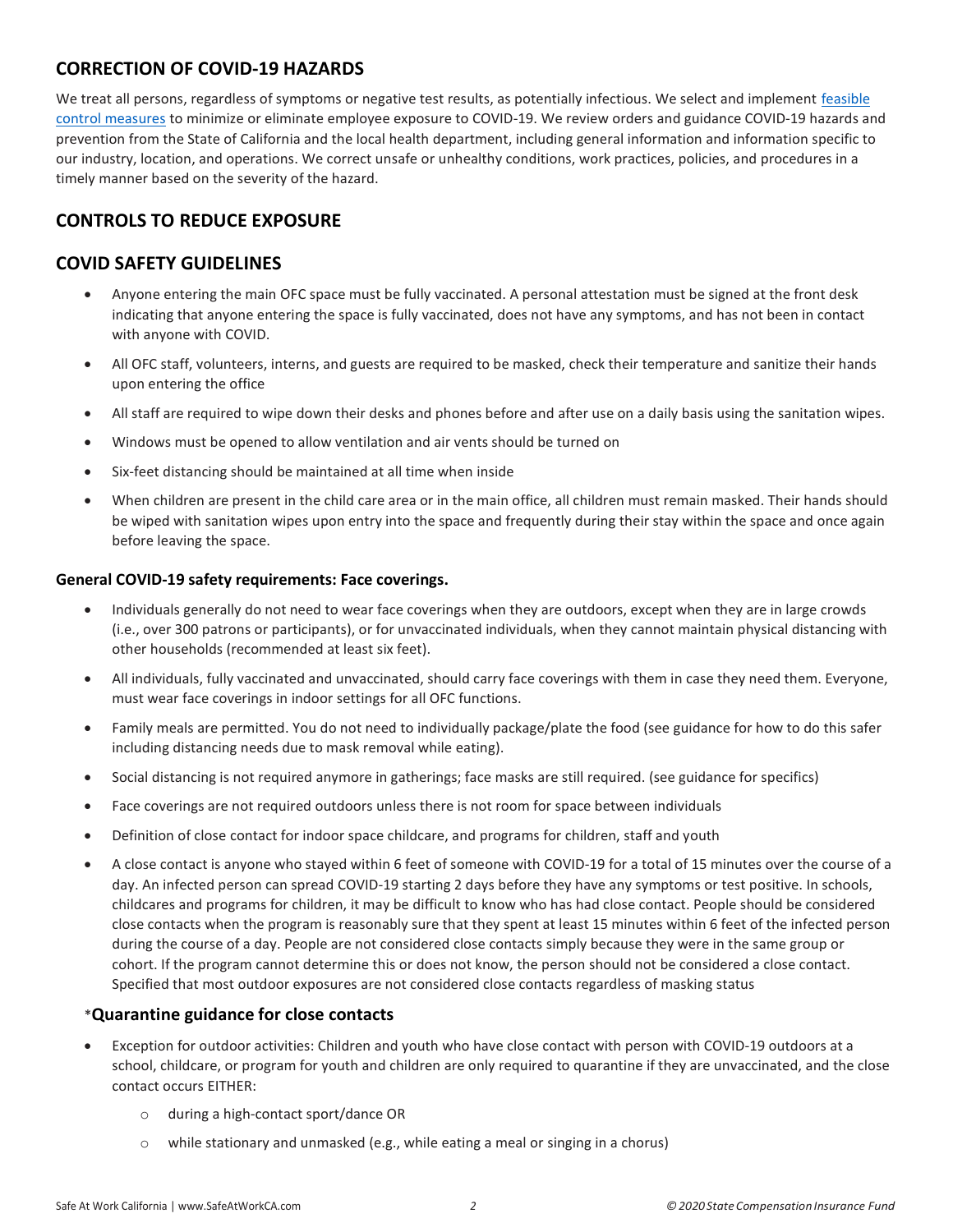High contact sports and dance are activities with frequent or sustained contact within 6 feet (in many cases, face-to-face contact) between participants and high probability that respiratory particles will be transmitted between participants for example, football, basketball, soccer, lacrosse, water polo, and partner dancing. For clarity, quarantine is only required if the cumulative time spent within 6 feet of the case was at least 15 minutes; regardless of the duration of the activity.

#### Standard quarantine –

- All unvaccinated adults must undergo a 10-day standard quarantine. For unvaccinated students, if one of the parties was unmasked during exposure, the close contact should quarantine from all activities for 10 days. This can be shortened to 7 days if testing was conducted after Day 5 and is negative. Monitoring of symptoms should continue for 14 days total regardless of timing of return to school.
- Childcare and Programs for Youth and Children
- A 10-day quarantine should be used for childcare and programs for youth and children. This can be shortened to 7 days if testing was conducted after day 5 and is negative. Close contacts should monitor for symptoms for 14 days after the last date of exposure.
- Considerations for vaccinated individuals:
- If a close contact is fully vaccinated for COVID-19, they don't have to quarantine as long as they don't have symptoms.
- They should consider making an appointment to be tested 3-5 days after their last close contact. CDC and SFDPH now recommend this because the delta variant can sometimes infect fully vaccinated people.
- They should self-monitor for symptoms for the 14 days after their close contact. If they develop symptoms, they should get tested and stay at home until they get the test result.

#### Steps to take for confirmed COVID-19 cases

- All documents listed below are online at sfcdcp.org/school and the following steps will be followed by the designated Safety Officer.
	- o 1. Use the Exposure and Investigation tool to collect the important details about the case BEFORE contacting the Childcare Response Team.
	- $\circ$  2. If you can, obtain a copy of the lab report and attach it to Exposure and Investigation tool. If the program does not have the test result yet, please note the test results are pending. Send the lab report to the Schools/Childcare Response Team when you receive it.
	- $\circ$  3. Report the case within 1 hour by emailing cases.schools@sfdph.org (please put SECURE: in the subject line). An on-call public health professional will get back to you as soon as possible. NonEnglish-speaking sites may call (628) 217-7499 and leave a voicemail.
	- $\circ$  4. The Childcare Response Team may ask you to identify people who had close contact with the COVID-19 case and may have been infected. When interviewing people to determine if they had close contact, and informing them that they may have been exposed, do not disclose the identity of the person with COVID-19, as required by law.
	- o 5. Use the List of Close Contacts template to collect details of any close contacts.
	- o 6. Email the List of Close Contacts to cases.schools@sfdph.org within 24 hours.
	- $\circ$  7. Communicate to the programs community within one business day as indicated in the Quick Guide. SFDPH has developed standard notification letters for schools. Translations are at sfcdcp.org/CovidSchoolsChildcare. o Close Contact Advisory — Children and Youth under 18 o Close Contact Advisory — Adult o General Exposure Advisory — Children and Youth under 18 o General Exposure Advisory — Adult o Notification of an school member in quarantine for exposure to COVID-19
- Screening Employees and Visitors to our facility by requiring self-screening (taking their temperature) upon entry and signing a self-attestation prior to entry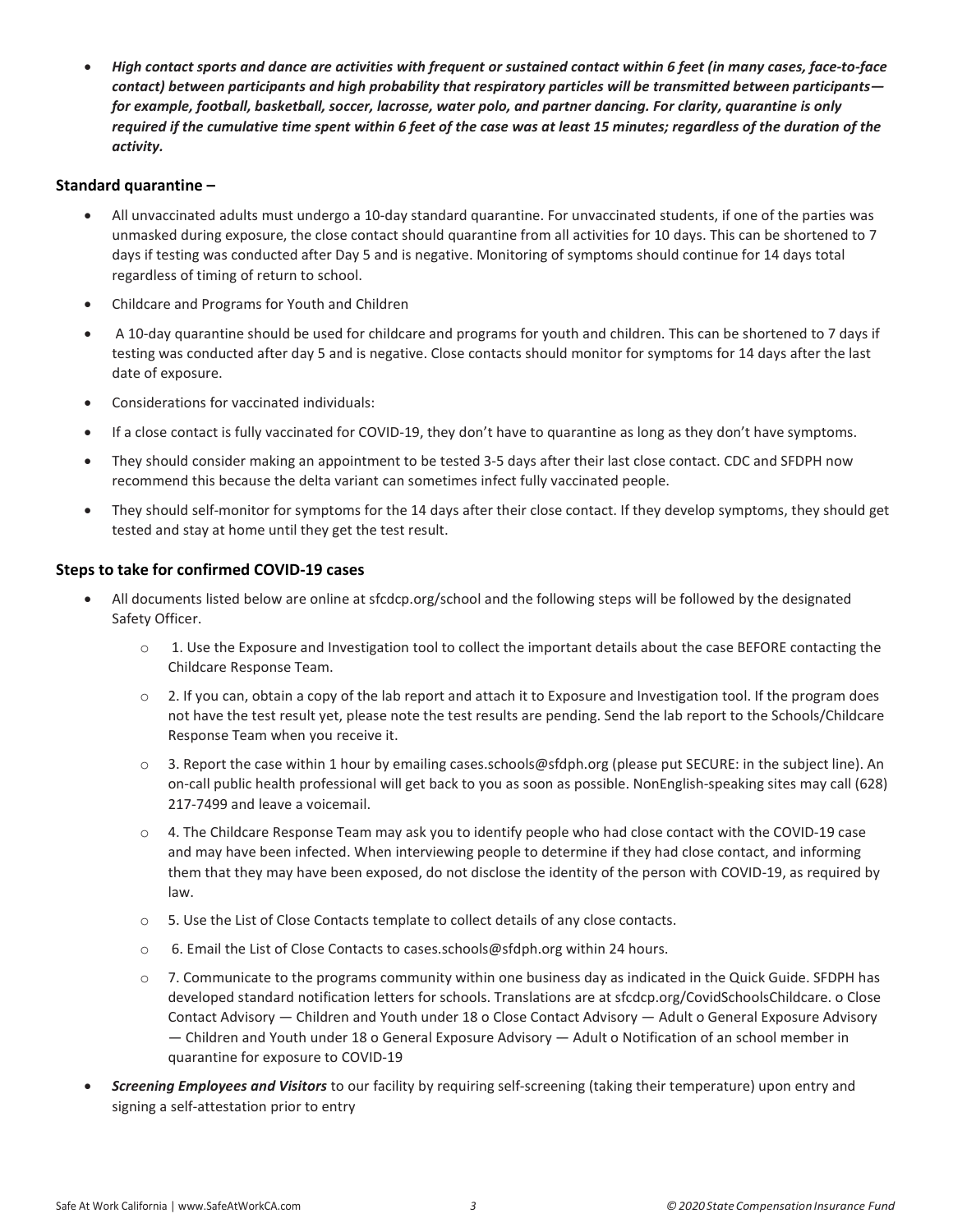- Physical Distancing: Everyone must keep a six-foot distance from others at all times except where we can show that it is not possible or for brief times during the movement of people in the workplace. When six feet of distance cannot be maintained, people will be as far apart as possible. Methods for physical distancing include:
	- Reducing the number of persons in an area at one time (including visitors)
	- o Visual cues such as signs and floor markings to show employee locations and paths of travel
	- o Staggered arrival, departure, work, and break times
	- o Telework or other remote work arrangement
- Wearing a Face Covering: All employees are required to wear face coverings when indoors, when outdoors if less than six feet from another person, and as required by the local health department or CDPH. Face coverings must be clean and undamaged. Face coverings are not respiratory protection and do not replace physical distancing requirements.

Employees are not required to wear a face covering in the following situations:

- o When an employee is alone in a room.
- o While eating or drinking at the workplace, provided employees are at least six feet apart and outside air supply to the area has been maximized to the extent possible.

Signs are posted at the entrance to the workplace to communicate the requirement for face coverings by any nonemployees entering the workplace.

- Practicing Good Hygiene. Wash hands with soap and water for at least 20 seconds, or use alcohol-based hand sanitizer with at least 60% alcohol. Hand sanitizer stations and hand hygiene signage are placed throughout the workplace. The Safety Officer is responsible for ensuring hand hygiene stations are readily accessible and stocked with sanitizer.
- Cleaning and Disinfecting Frequently. Surfaces, especially frequently touched surfaces, will be disinfected with products that meet the EPA's criteria for use against coronavirus. Disinfectants are used according to manufacturer's directions.

#### Quarantine Guidelines for Travel

- If you're not fully vaccinated, but choose to travel, get tested before and after you travel dates
- No matter your vaccination status, wear a mask indoors while on public transportation or in a transportation hub
- Wearing a mask outdoors while traveling is no longer required, but still recommended for unvaccinated individuals

During Travel

- Wearing a mask over your nose and mouth is required on planes, buses, trains, and other forms of public transportation traveling into, within, or out of the United States and while indoors at U.S. transportation hubs such as airports and stations. Travelers are not required to wear a mask in outdoor areas of a conveyance (like on open deck areas of a ferry or the uncovered top deck of a bus).
- Follow all state and local recommendations and requirements, including mask wearing and social distancing.
- In areas with high numbers of COVID-19 cases, consider wearing a mask in crowded outdoor settings and for activities with close contact with others who are not fully vaccinated.

After Travel

- Self-monitor for COVID-19 symptoms; isolate and get tested if you develop symptoms 3-5 days after returning.
- Follow all state and local recommendations or requirements.
- You do NOT need to get tested or self-quarantine if you are fully vaccinated or have recovered from COVID-19 in the past 3 months. You should still follow all other travel recommendations.

#### Personal Protective Equipment (PPE) – Equipment Worn by Employees to Minimize Exposure

In general, employees WILL NOT use respirators at Our Family Coalition for protection from COVID-19. If a hazard assessment determines respirators are needed, they will be used in accordance with Title 8, Section 5144. Any PPE used to protect from COVID-19, such as gowns, face masks, and gloves, is selected based on function, fit, and availability. Employees are trained when and why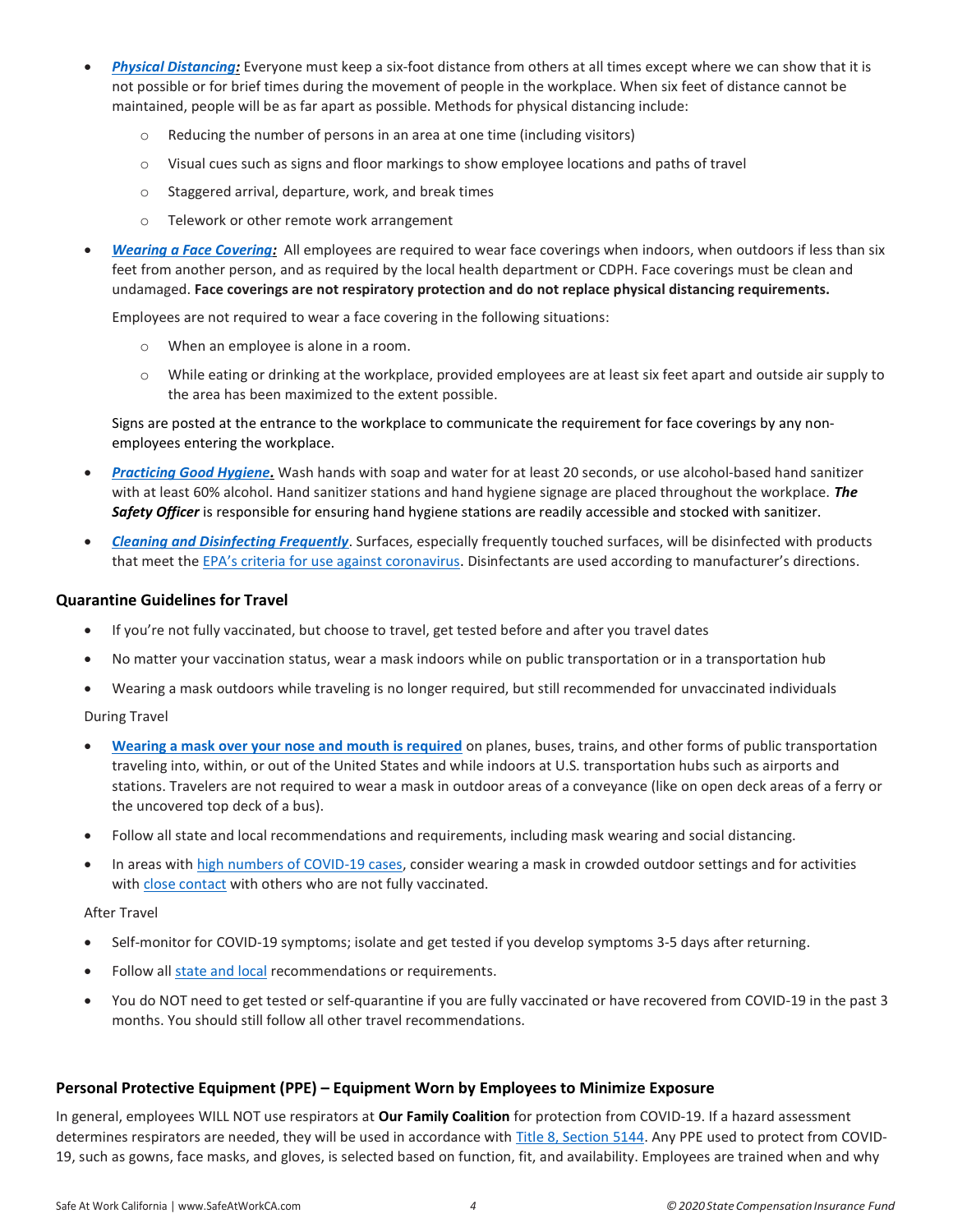PPE is necessary, how to properly put on and take off PPE, and how to clean, maintain, and store reusable PPE. Job hazard assessments are performed by supervisors to identify any PPE required for a specific job. Supervisors are responsible for ensuring that adequate supplies of PPE are available.

# INVESTIGATING AND RESPONDING TO COVID-19 CASES IN THE WORKPLACE

#### Illness at the Workplace

We investigate all COVID-19 cases in the workplace. Our investigation includes verifying COVID-19 case status, obtaining information on COVID-19 test results and symptom onset, identifying and recording COVID-19 cases, and reporting when required by the regulations.

#### **Notification**

Employees must alert Safety Officer if they are having symptoms of COVID-19, had a possible COVID-19 exposure, were diagnosed with COVID-19, or are awaiting test results. We do not discriminate or retaliate against employees for reporting positive test results or symptoms.

Following notification of a positive test/diagnosis, we will immediately take the following actions:

- 1. Determine the day and time the COVID-19 case was last present at the workplace, the date of the positive test/diagnosis, and the date the COVID-19 case first experienced symptoms.
- 2. Determine who may have had exposure to the COVID-19 case by reviewing the case's activities during the high-risk period. The high-risk period for persons who develop symptoms is from two days before they first develop symptoms until 10 days after symptoms first appeared and 24 hours have passed with no fever, without the use of fever-reducing medications, and symptoms have improved. The high-risk period for persons who test positive but never develop symptoms is from two days before until 10 days after their first positive test for COVID-19 was collected.
- 3. Within one day of becoming aware of a positive diagnosis, **Safety Officer** will notify in writing all employees and their authorized representatives and subcontracted employees, who were potentially exposed and instruct individuals with close contact to quarantine at home. CDC defines close contact as being within six feet of an infected person for 15 cumulative minutes or more over a 24-hour period, starting 2 days prior to symptom onset until the sick person is isolated. When providing notice under this section, we will not disclose the identity of the infected person(s).
- 4. We will provide employees with potential COVID-19 exposure information about access to COVID-19 testing, which will be offered at no cost during working hours, and isolation requirements resulting from a positive test.
- 5. Investigate whether any workplace factors contributed to the infection and how to further reduce that potential exposure.

We will provide information about COVID-19 related leave benefits. Confidentially will be maintained at all times.

We keep a record of and track all COVID-19 cases to include: employee's name, contact information, occupation, location where the employee worked, the date of the last day at the workplace, and the date of a positive COVID-19 test. This information is kept confidential.

#### Disinfection after Positive Test/Diagnosis

If it has been less than seven days since the sick employee has been in the facility, we will close off any areas used for extended periods of time by the sick individual and allow to air out up to 24 hours. The area will then be thoroughly cleaned and disinfected.

#### Exclusion from the Workplace

The following employees will be excluded from the workplace:

- Employees that have been exposed to COVID-19 until 14 days after the last known exposure.
- Employees who test positive for COVID-19 until the Return to Work criteria in the next section are met.

Employees excluded from work due to a positive diagnosis from a workplace exposure, or identified as exposed in the workplace, but are otherwise able and available to work will maintain their earnings, seniority, and all other rights and benefits. Information on available benefits will be provided at the time of exclusion.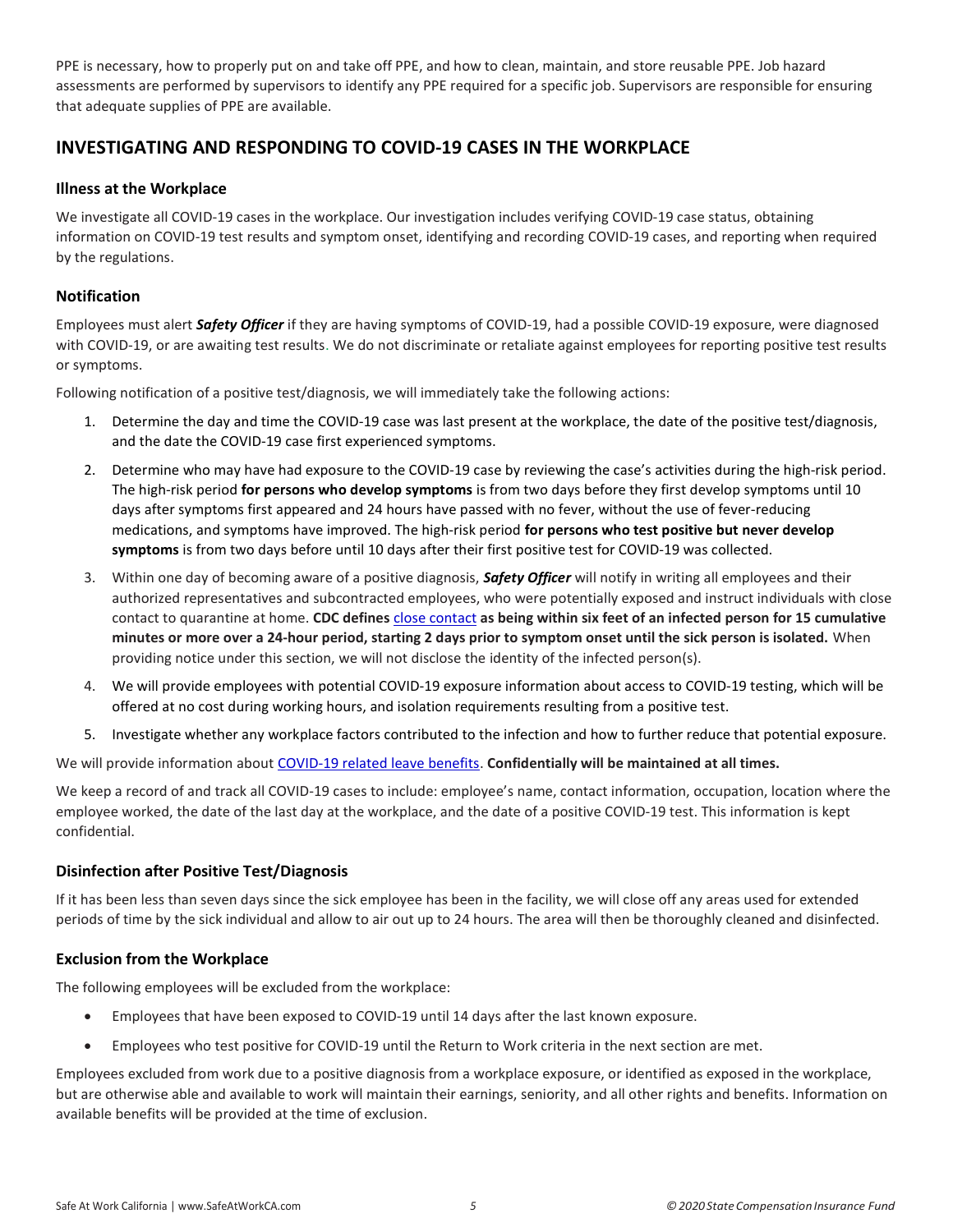#### Return to Work

Criteria for returning to work after testing positive for COVID-19 are as follows:

- Employees who tested positive and had symptoms can return to work when:
	- o At least 10 days have passed since symptoms began, AND
	- o At least 24 hours have passed with no fever (100.4°F or above) without the use of fever-reducing medications, AND
	- o Other COVID-19 symptoms have improved.
- Employees who test positive but never have symptoms can return to work:
	- $\circ$  After at least 10 days have passed since the date of positive specimen collection.
- Employees who have completed an order to isolate or quarantine by a local or state health official. If the period of time was not specified, 10 days from issuance of order to isolate or 14 days from issuance of order to quarantine.
- Employees that have approval from Cal/OSHA on the basis that removal of the employee would create undue risk to a community's health and safety. In these instances, effective control measures such as isolation or respiratory protection will be implemented to prevent infection of other employees at the workplace.

A negative test result is not required for an employee to return to work.

### REPORTING, RECORDKEEPING, AND ACCESS

#### Reporting

Reporting to the Local Health Department (LHD) – This requirement also complies with AB 685.

Within 48-hours of knowledge, Safety Officer will notify the local health department (LHD) of any workplace outbreak of COVID-19. An outbreak reportable to our LHD is defined as at least three COVID-19 cases among workers at the same worksite within a 14-day period. We will work with the LHD to carry out contact tracing and follow all LHD recommendations including temporary closure of our business if advised.

Reporting to our Claims Administrator - SB 1159 (This section applies to employers with five or more employees)

Safety Officer will report to State Fund when an employee has tested positive for COVID-19. This report will be made within three days of knowledge of an employees' positive test result.

CAL/OSHA Recording/Reporting - We will record on our 300 log all work-related COVID-19 cases that meet one of the following criteria: death, days away from work, restricted work or transfer to another job, medical treatment beyond first aid, loss of consciousness, significant injury or illness diagnoses by a physician or other licensed health care professional.

We will report any serious COVID-19 illness that required inpatient hospitalization or resulted in death to our local Cal/OSHA office as soon as possible, but in no case more than eight hours after knowledge.

#### Recordkeeping

Our Family Coalition maintains records of the steps taken to implement this written program. These records include but are not limited to training, inspections, hazard identification, etc.

We keep a record of and track all COVID-19 cases. These records include the employee's:

- Name
- Contact information
- **Occupation**
- Location where the employee worked
- Date of the last day at the workplace
- Date of positive COVID-19 test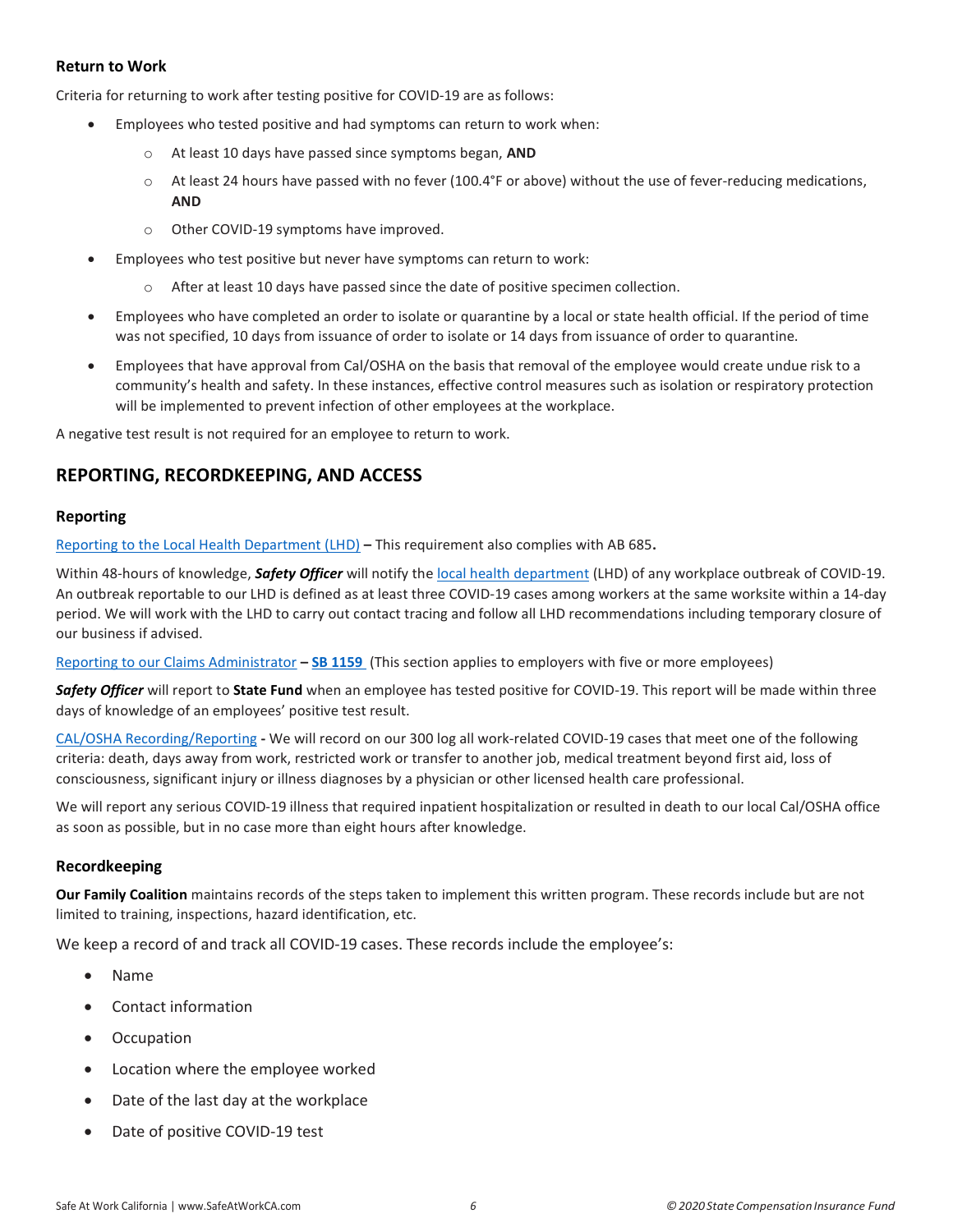All medical information will be kept confidential. The log of COVID cases, with names and contact information removed, will be made available to employees, authorized employee representatives, or as otherwise required by law.

#### Access

This program will be made available at the workplace to employees, authorized employee representatives, and to representatives of Cal/OSHA.

# COMMUNICATION SYSTEMS

We ask all employees to report, without fear of discrimination or retaliation, any symptoms, potential exposures, and possible hazards relating to COVID-19 at the workplace. Employees should make these reports to your direct supervisor and the safety officer.

We explain to all employees how we accommodate employees at higher risk of severe COVID-19 illness. An employee can make a report of his/her own high-risk condition to Safety Officer.

Note: Additional communication requirements may apply depending upon severity of outbreak. See Appendix A for multiple COVID-19 infections and outbreak procedures. See Appendix B for major outbreak procedures.

We communicate information about COVID-19 hazards and our COVID-19 policies and procedures to employees and other employers, persons, and entities within or in contact with our workplace. This plan must be followed by any other employer's employees entering our workplace. In the case of Our Family Coalition employees working at another worksite, our employees will follow whichever employer's program is stricter and stay informed of site-specific prevention measures such as the location of hand hygiene stations.

# APPENDIX A - MULTIPLE COVID-19 INFECTIONS AND OUTBREAKS

The following procedures will be followed whenever there are three or more COVID-19 cases in our workplace within a 14-day period or the workplace has been identified by the Local Health Department (LHD) as the location of a COVID-19 outbreak. These procedures can be stopped only after no new COVID-19 cases are detected at our workplace for a 14-day period.

#### **Testing**

Our Family Coalition will provide testing to all employees at no cost during working hours except for those not present during the outbreak period defined above. This testing will be done immediately after determination of an outbreak, and then again one week later; negative test results will not change the quarantine or health order status of any individual. Following these two tests, we will provide continuous testing to employees in the workplace during the defined outbreak period at least once a week, or more frequently if recommended by the LHD. We will provide additional testing as required by the Division in accordance with any special order from Cal/OSHA.

#### Exclusion from the Workplace

The following employees will be excluded from the workplace during an outbreak:

- Positive cases until return to work requirements are met.
- Employees that have been exposed to COVID-19 until 14 days after the last known exposure.

Employees excluded from work due to positive diagnosis or exposure but otherwise able and available to work will maintain their earnings, seniority, and all other rights and benefits. Information on available benefits will be provided at the time of exclusion.